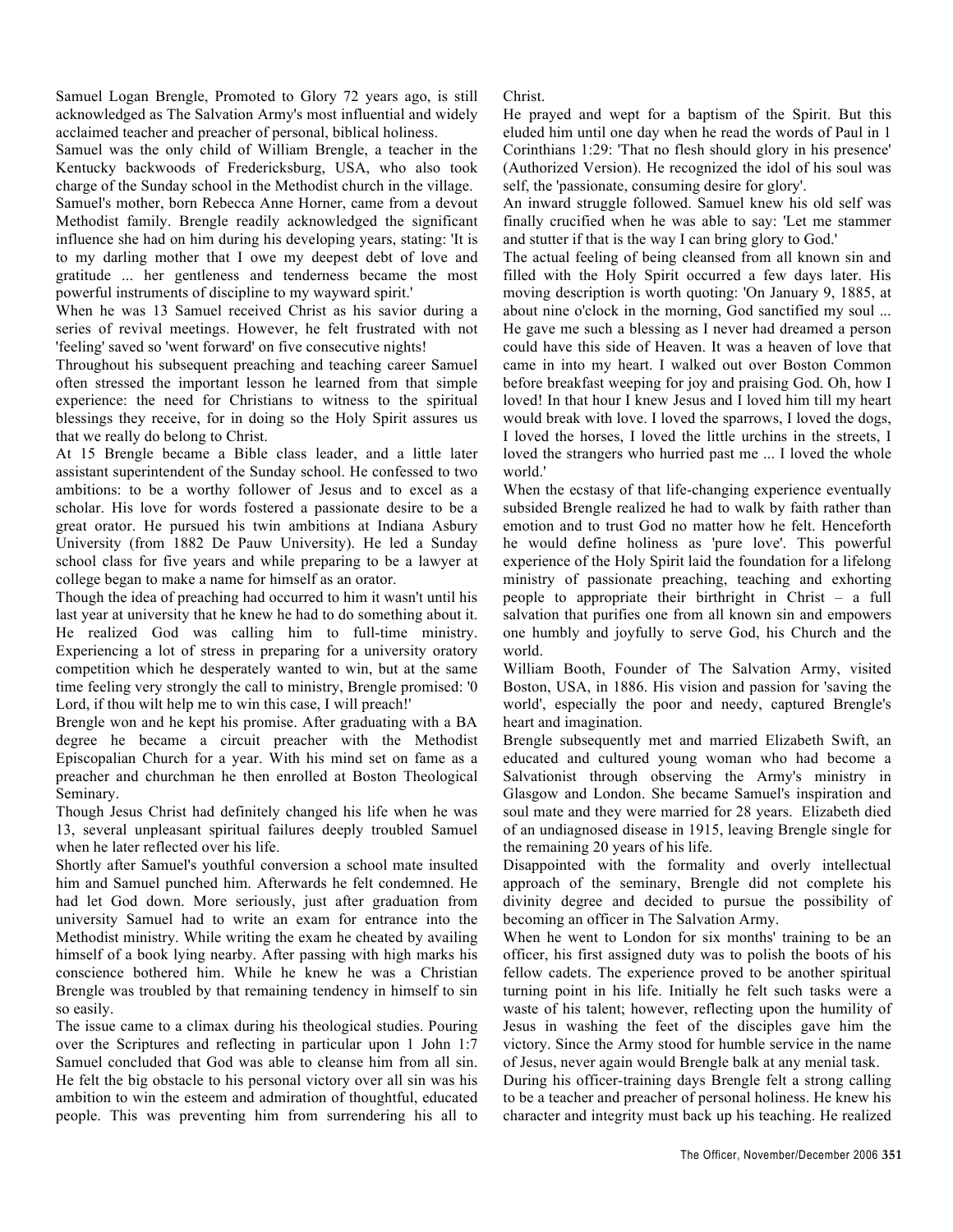he could teach and lead them only into an experience that he possessed himself.

Samuel wanted to hold half-nights of prayer to lead people into the experience of holiness. While in charge of Boston 1 Corps, he was struck on the head by a heavy brick thrown at him by a drunken ruffian. During 18 months of convalescence this life-threatening event served to advance the cause of Christ when Brengle decided to write some articles on holiness for Salvation Army periodicals. Shortly thereafter the Army published them as a small book, Helps to Holiness.

Brengle demonstrated his gift for teaching and writing through his ability to explain profound theological truths in simple language which even the unlearned could readily grasp. This was a strategically important gift indeed considering the educational level of most Salvationists in those days.

In Helps to Holiness Brengle defined holiness as 'pure love ... a baptism of love that brings every thought into captivity to the Lord Jesus Christ (2 Corinthians 10:5) [and] that brings one into perfect and unbroken sympathy with the Lord Jesus Christ in his toil and travail to bring a lost and rebel world back to God'.

He maintained that holiness is a state 'in which there is no anger, malice, blasphemy, hypocrisy, envy, love of ease, selfish desires for the good opinion of people, shame of the Cross, worldliness, deceit, debate, contention, covetousness, nor any evil desire or tendency in the heart'. In short, holiness is the renewal of the whole person in the image of Jesus.

Influenced by his Wesleyan Methodist roots and his own lifetransforming experience, Brengle believed this radically optimistic conquest of inward and outward sin by the mighty baptism of the Holy Spirit was an experience subsequent to conversion. One appropriates this experience through wholehearted, unconditional consecration to God and by claiming full deliverance from all known sin and the fullness of the Spirit through faith (1 John 1:7; 1 Thessalonians 5:23 24; Luke 11:9, 13; Acts 1:8).

For Brengle, consecration meant putting off self any putting on Christ. The two hindrances to this blessing are thus imperfect consecration and imperfect faith.

Given the emphasis of recent years on church growth and seekerfriendly services which water down the demands of the gospel in order to win the unsaved, Brengle jolts us with his words: 'Do not think you can make holiness popular It cannot be done. There is no such thing as holiness separate from "Christ in you", and it is an impossibility to make Jesus Christ popular in this world.'

Samuel said his three main points in teaching holiness were: people cannot make themselves holy any more than the leopard can change its spots; the blessing is received by faith and it is to be received by faith now.

As a means of nurturing a life of personal holiness Brengle, strongly advocated the necessity and value of prayer. He, believed that 'all spiritual failure has its beginnings in the, [prayer] closet, in neglecting to wait on God until filled with wisdom, clothed with power, and all on fire with love'.

He taught that the spirit of prayer is a gift, but it also requires cultivation: how few make a business of prayer and wrestle with God for blessing and power and wisdom Real prayer is something more than a form of words, or hasty address to God just before breakfast, before worship or before going to bed at night. It is an intense, intelligent persistent council with the Lord, in which we wait on him and reason and argue and plead our cause, and listen to him reply and will not let him go till he blesses us. But how few pray in this way!

In his second book, Heart Talks on Holiness, Brengle elaborates on some of the topics covered in Helps to Holiness. He explains that holiness is not necessarily a state in which there is perpetual, rapturous joy; it is not a state of freedom from temptation, the infirmities of the flesh and affliction. Neither is it a condition of the soul in which there is no further growth. Holiness is a state of conformity to the divine nature.

Brengle was careful to point out that 'holiness does no consist so much in rapturous, sublimated experiences as in lowly, humble, patient, trustful love'. His eloquent pen made the experience of holiness understandable to the uneducated and the learned: 'Holiness is not some lofty experience unattainable except to those who can leap the stars, but it is rather a lowly experience, which lowly people in the lowly walks of life can share with Jesus, by letting his mind be in them.'

Brengle's teaching often stressed the marvelous results of the blessing of holiness (he also called the experience a 'clean heart', 'entire sanctification' and 'full salvation') through it one becomes a soul winner and experiences a consistency of spiritual victory. Peace, joy and self-giving love are perfected. The Bible comes alive and temptation is quickly recognized and overcome. Though divine courage now possesses the heart, one is more keenly aware of one's weaknesses.

How was such a high standard of spiritual life and vigor to be maintained? His answer: 'Secret prayer must often bring the soul face to face with [Jesus], and the Bible, God's record of him must be daily, diligently and lovingly searched, and faithfully applied to the daily life.'

Brengle advocated giving at least 'one solid hour every day to restful, loving devotion with Jesus over our open Bible, for the refreshing, developing and strengthening of our spiritual life ... God would [thus] have an opportunity to teach, correct, inspire and comfort us, reveal his secrets to us and make spiritual giants of us'.

What about the pain and heartaches of life? Brengle taught that we are in 'God's school' in this life. 'Nothing can come to us that God does not permit and which by his grace cannot be made to work out for our higher good (Romans 8:28) ... What means all this uncertainty and mystery of pleasure and pain, of hope and despair? Hallelujah! It means that God wants us for himself ... It means he sees there is something in us worth his while to educate, and he is educating us.'

In 1902 Bramwell Booth, then second-in-command of The Salvation Army, asked Brengle to write a book on holiness for young people. Brengle called this 55-page gem The Way of Holiness.

How did he define holiness for young people? 'Holiness is conformity to the nature of God. It is likeness to God as he is revealed in Jesus ... Holiness ... is not maturity, but purity: a clean heart in which the Holy Spirit dwells, filling it with pure, tender, and constant love to God and people.'

In the book Brengle dealt with practical topics like holiness and the sanctification of the body, humility, a passion for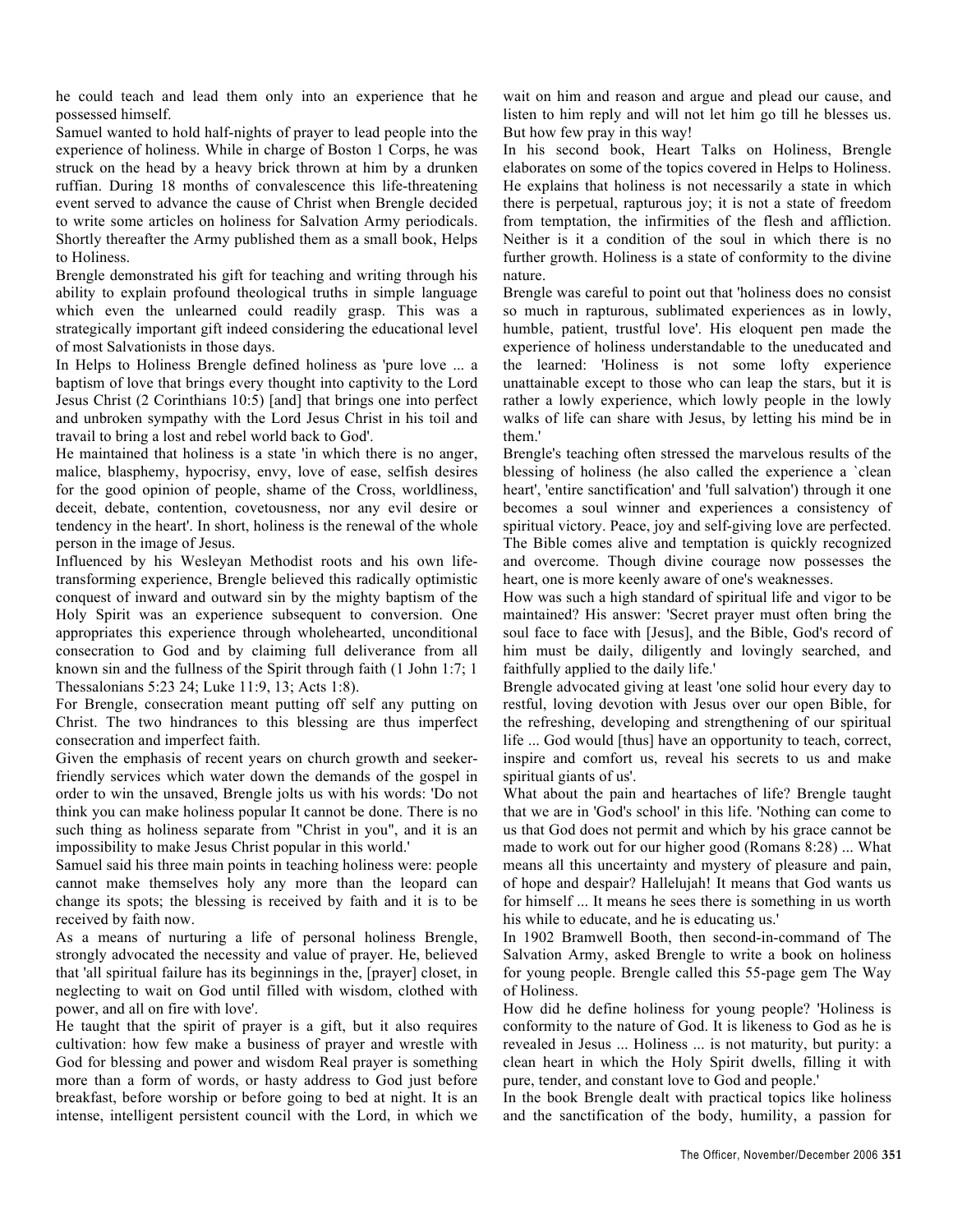soul-winning, worry, duty, prayer and how to become holy and how to maintain a life of holiness.

In his fourth book, When the Holy Ghost is Come, Brengle dealt again with some of the practical aspects of holy living, with chapters entitled 'Purity', 'Power (over the world, the flesh and the devil)', 'Hope', 'Guidance', 'The imperative of holy living for spiritual leaders' and 'The meek and lowly heart'. His primary focus, however, was on the person and ministry of the Holy Spirit in the Christian's life — the witness of the Spirit, the sin against the Holy Spirit, offences against the Spirit, praying in the Spirit, victory through the Holy Spirit over suffering, victory over evil temper by the power of the Holy Spirit.

Regarding a man he met who felt the guidance of the Holy Spirit involved minute details like exactly how much food one should eat at a meal, Brengle advocated the use of sanctified common sense: 'Otherwise, one is reduced to a state of mental infancy and kept in swaddling clothes.'

Brengle's fifth book, Resurrection Life and Power, was published in 1925. Apart from developing obvious themes about the resurrection of Christ, Brengle applied his insights not only to the usual practical issues like temptation, staying 'sweet' in one's soul and redeeming the time. He also tackled two controversial subjects –the unpardonable sin and speaking in tongues.

The latter had become a divisive issue in the Army and among Methodists and other Christians in Scandinavia in the early 1900s, and in 1907 Brengle was dispatched to try to maintain the unity of the Army.

In Oslo, Norway (then called Christiania) he was invited by some religious leaders to address the tongues issue. His exposition of 1 Corinthians 12-14, interpreting tongues as only one of the gifts of the Spirit rather than the required gift and sign of being filled with the Spirit, plus his articulate and passionate teaching of the grace of love in 1 Corinthians 13 (including his personal testimony), calmed everyone down and helped restore a spirit of unity among the various believers. Many of the people who had become totally preoccupied with speaking in tongues `went forward' and on their knees prayed for holier lives that would henceforth be filled and controlled by the self-giving love of God.

At the same time the so-called New Theology (which claimed, for example, that Jesus was not divine) was causing consternation and perplexity, particularly in Bergen, Norway. When Brengle visited the city he was invited to address this issue in an auditorium filled with the devout and the intelligentsia of the city.

In the midst of conducting two to four services every day he somehow managed to prepare mentally and then preach to this audience a brilliant exposition on the Atonement from a few notes he scribbled on the back of an envelope. In 1934 he provided this in full written form in Guest of the Soul.

It would be difficult to find in any language a more lucid, succinct and evangelically persuasive one-hour sermon on the Atonement. The Atonement is 'God's act of condescension and mercy which bridges the gulf between sinful man and the holy God; between a wicked and fallen creature and an offended Creator; between a willful and defiant child and a wounded and grieved and loving Father.

`The whole Trinity is involved in the atoning work of Jesus Christ: the Father's heart of love was pierced with pain by the thorns that pierced the heart of the Son. The Father's heart was hurt with the nails that pierced the hands and feet of the Son. The Father's heart was thrust through with anguish at the guilt and sins of men when they thrust the spear into the heart of Jesus. The Father suffered with and in the blessed Son ... and it was through the eternal Spirit that Christ offered himself without spot to God (Hebrews 9:14).'

Brengle forcefully and convincingly argued from Scripture that, among other things, our being convinced of the divinity of Jesus Christ is a gift of God's grace – the result of the illumination of the Holy Spirit. Those who are spiritually blind thus need the gift of spiritual insight.

The inference was clear: those who denied Christ's divinity needed the Spirit's illuminating grace! Brengle's biographer, Clarence Hall, felt this Atonement address, in both subject matter and results, should be considered 'the outstanding [pulpit] achievement of Brengle's career'. Though a masterful communicator and teacher and a very persuasive preacher, Brengle was a powerful example of the truth that we most influence people through who we are. We teach who we are. Sensing the authenticity of Brengle's own experience of the wonderfully transforming love of God that radiated though his holy life, people 'bought into' the truth he so passionately communicated.

Brengle's vision of the ideal Salvationist and

Christian

Though a fiercely loyal Salvationist, Brengle was appreciative of the powerful example of other Christian saints. In Guest of the Soul he devotes 17 pages to exhorting Salvationists to emulate the spirit and example of Francis of Assisi, whom he called 'a 13th century Salvationist'. He saw in Francis the supreme lesson for The Salvation Army and for the whole Church that, 'whoever finds his life shall lose it, and whoever loses his life for my sake will find it' (Matthew 10:39 AV).

One readily senses the genuineness and depth of Brengle's spirituality and his dream for all Salvationists when he writes: 'Francis found hidden reservoirs of power in union with Christ; in following Christ; in counting all things lost for Christ; in meekly sharing the labors ... the passion and the cross of Christ. Thus his life became creative instead of acquisitive. He became a builder, a fighter, a creator; he found his joy, his fadeless glory, his undying influence, not in possessing things, not in attaining rank and title and worldly pomp and power but in building the spiritual house, the Kingdom of God – in fighting the battles of the Lord against the embattled hosts of sin and hate and selfishness. This creative life he found in ... sacrifice and service.'

## Brengle's legacy

For 24 years Brengle held the position of National Spiritual Special in the USA and for seven years to many other nations of the world. As an itinerant evangelist and holiness teacher and preacher he influenced thousands towards a deeper relationship with God. His speaking circuit also included dozens of educational institutions, ministers' conferences and holiness conventions. It's estimated that 100,000 people 'came forward' for salvation or sanctification through Brengle's ministry.

Helps to Holiness went through multiple editions in several languages with the total number of copies exceeding one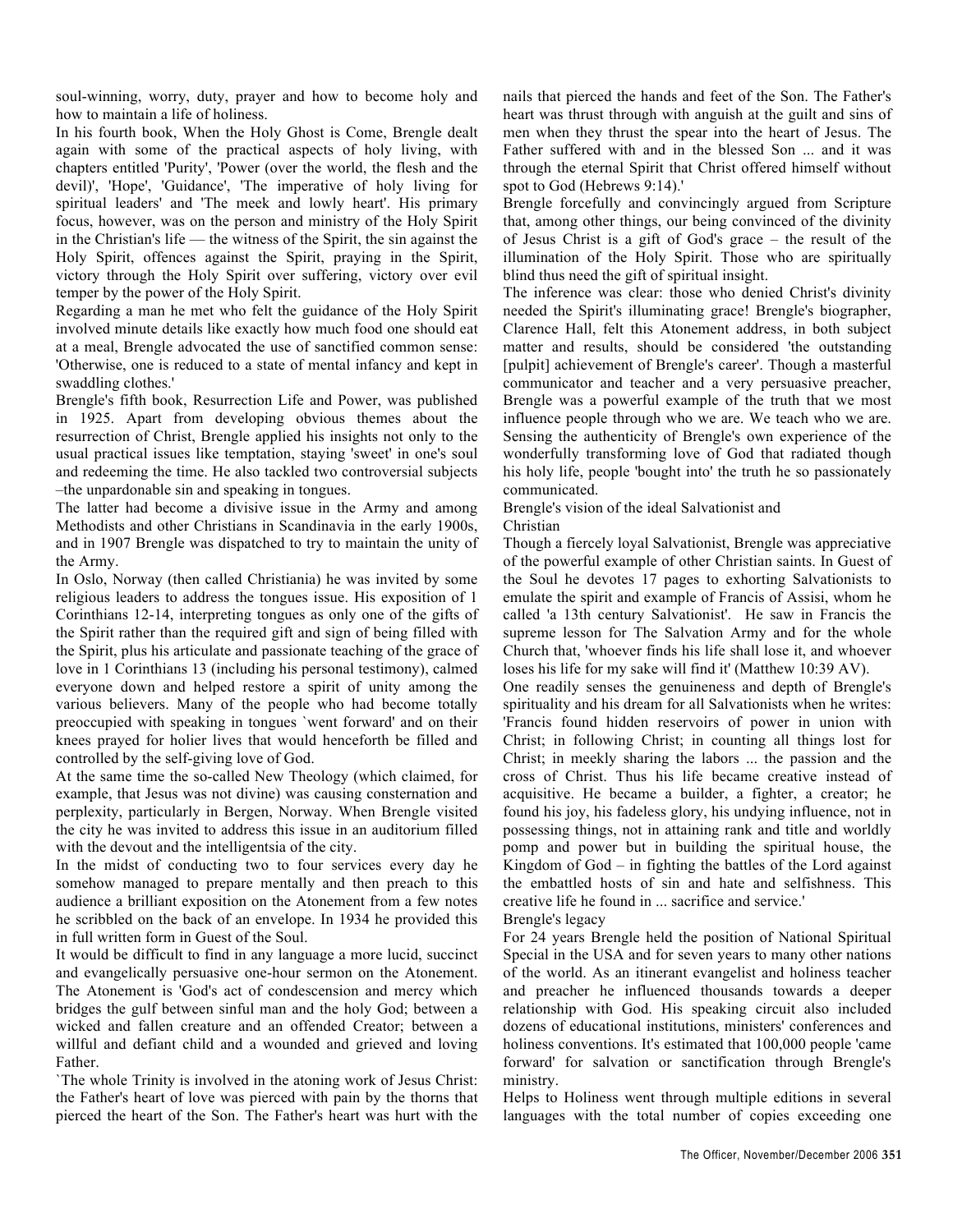million before his death. Brengle also played a major role in the establishment of the Christian Holiness Association in America. DePauw University recognized the impact and scope of his holiness teaching and ministry by conferring the degree of Doctor of Divinity upon him in 1914.

In 1947, 11 years after his death, The Salvation Army in the USA held its first two-week Brengle Institute for Salvation Army officers. Its purpose was to continue Brengle's legacy of promoting a scriptural holiness that would be a powerhouse of spiritual energy.

The idea spread throughout the Army world and this annual holiness institute, now usually seven to 10 days in length, continues in most Army territories. Brengle's lifelong passionate teaching and preaching of holiness as Christlikeness in character continues to be The Salvation Army's official definition of personal holiness.

Entering The Salvation Army's six-month training program at the age of 27, Brengle wrote: 'I have been led from the beginning to pray that I might be a blessing ... to the whole Army.' God answered Brengle's prayer to an extent far beyond his imagining.

After Brengle was promoted to Glory from St Petersburg, Florida, USA, on 20 May 1936 the then international leader of The Salvation Army, General Evangeline Booth, wrote a tribute which spoke eloquently of the debt the Army would always owe to this saintly warrior of God: 'He stood always the apostle and champion of the gospel of Christ and literally until his latest breath proclaimed its power to overcome every opponent of good in the hearts and lives of people. In every part of the world he has made lamps to burn which will never be extinguished.'

In Love-Slaves Brengle eloquently expressed his fervent desire for the Army's continuing emphasis upon the doctrine and experience of personal holiness: 'This holiness – the doctrine, the experience, the action – we Salvationists must maintain; otherwise we shall betray our trust; we shall lose our birthright; we shall cease to be a spiritual power in the earth; we shall have a name to live, and yet be dead ... The souls with whom we are entrusted will grope in darkness or go elsewhere for soul-nourishment and guidance.'

Article by Major Max Sturge - Corps Officer, Oshawa Temple, Canada and Bermuda Territory.

## Cast (In Order of Appearance)

| <b>Samuel Logan Brengle (Age 71)</b>                    |                               | Eddie Hobgood                   |                                  |
|---------------------------------------------------------|-------------------------------|---------------------------------|----------------------------------|
| Sammy Brengle (Age 13)<br>Rebecca Brengle (Sammy's mom) |                               |                                 | Nathan Colbert<br>Vanessa Miller |
| Congregation                                            |                               |                                 |                                  |
| Nina Borum                                              |                               |                                 |                                  |
| Aundria Costellow                                       |                               | Jason Burns<br>David Costellow  |                                  |
|                                                         |                               |                                 |                                  |
| Kim Cundiff                                             |                               | Dan Nelson                      |                                  |
| Anita Howell                                            |                               | Chris Coulson                   |                                  |
| David Costellow                                         |                               | Nathan Jones                    |                                  |
| Cherika Gages                                           |                               |                                 | Jeremiah Romack                  |
| Gretchen Holz                                           |                               | Frankie Zuniga                  |                                  |
| Deanne Jones                                            |                               |                                 |                                  |
| Skaters                                                 |                               |                                 |                                  |
| Jonathan Howell                                         |                               | Matt Trantham                   |                                  |
| Joe Crawford                                            |                               | <b>Bradley Hargis-Clay</b>      |                                  |
| Mechelle Henry                                          |                               | Jenna Cundiff                   |                                  |
| Jordan Cundiff                                          |                               | Carissa Powell                  |                                  |
| Andy Weaver                                             |                               | Michaela Weaver                 |                                  |
| Jasonica Moore                                          |                               |                                 |                                  |
| <b>Snowman Builders</b>                                 |                               |                                 |                                  |
| Danielle Cunningham                                     |                               | Sarah Birks                     |                                  |
| Robert Viera                                            |                               | <b>Sheed Tarnue</b>             |                                  |
| Ju-Suk Yun                                              |                               |                                 |                                  |
| Snowman                                                 |                               | <b>JB</b> Blevins               |                                  |
| <b>Young Friend #1</b>                                  |                               | Cali Colbert                    |                                  |
| <b>Young Friend #2</b>                                  |                               | Eli Igleheart                   |                                  |
| Sam Brengle (mid-20's)                                  |                               | Joshua Quinn                    |                                  |
| Friend #1                                               |                               | Aaron Hawley                    |                                  |
| Friend #2                                               |                               | Matt Trantham                   |                                  |
| George                                                  |                               |                                 | Matt Cunningham                  |
| Boston Commons Crowd                                    |                               |                                 |                                  |
| Aundria Costellow                                       | Kimberly Cundiff              |                                 | <b>Bethany Burns</b>             |
| Anita Howell                                            | Christine Kim<br>Robin Parker |                                 | Natalee Latham<br>Jan Robbins    |
| Vanessa Miller<br>Jessica Tosh                          | Glenis Viera                  |                                 | Faith Welch                      |
| Frankie Zuniga                                          | Cristina Coulson              |                                 | Cherika Gage                     |
| Gretchen Holz                                           | Deanna Jones                  |                                 | <b>Betty Price</b>               |
| Analese Meredith                                        |                               | Francess Westbrook              | <b>Jason Burns</b>               |
| Justin Caldwell                                         | David Costellow               |                                 | <b>Brett Cundiff</b>             |
| Matt Cunningham                                         | Jonathan Howell               |                                 | Samuel Kim                       |
| Dan Nelson                                              | Jimmy Taylor                  |                                 | Ju-Suk-Yun                       |
| Chris Coulson                                           | Herb Frazier                  |                                 | Jacob Granados                   |
| Nathan Jones                                            | Chris Reckline                |                                 | Matt Trantham                    |
| Jeremiah Romack                                         | Indrani Bhatnagar             |                                 | Lee Wilson                       |
| April McCormick<br><b>Clement Studebaker</b>            |                               |                                 |                                  |
|                                                         |                               | <b>Brett Cundiff</b>            |                                  |
| Friend #3                                               |                               | Jimmy Taylor<br>Jonathan Howell |                                  |
| Friend #4<br><b>Lily Swift</b>                          |                               | Analese Meredith                |                                  |
|                                                         |                               |                                 |                                  |
| Congregation                                            |                               |                                 |                                  |
| Rebecca Weaver                                          |                               | Tim Weaver                      |                                  |
| Teresa Biddix                                           |                               | <b>Angel Saunders</b>           |                                  |
| Julie Igleheart                                         |                               | Kenny Igleheart                 |                                  |
| Michelle Moore                                          |                               | <b>Jason Moore</b>              |                                  |
| <b>Alan Grimes</b>                                      |                               |                                 |                                  |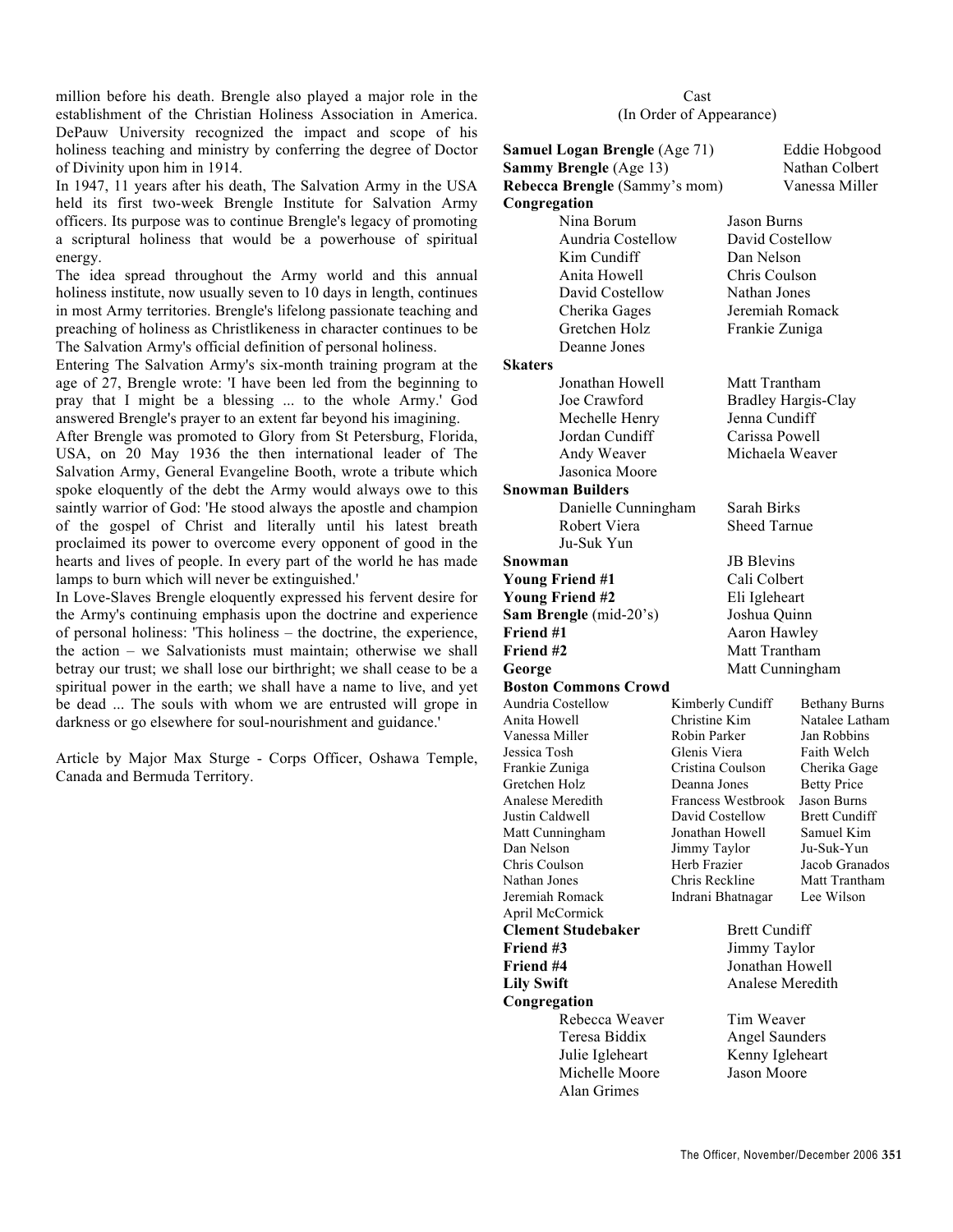**Friends & Family @ Wedding** James Biddix Kim Cundiff Justin Caldwell Christine Kim Samuel Kim Jan Robbins Herb Frazier Cherika Gages Nathan Jones Deanne Jones Jeremiah Romack Nichole Parker Betty Price Joseph Kim Sarah Kim **Officiant** Preston Lewis **Nurse** Laura Bryant **Elizabeth Brengle** Danielle Cunningham **Lily Swift** (elder) Aundria Costellow George Brengle David Costellow **William Booth** Dan Nelson **Bramwell Booth** Jacob Granados **Lame Lieutenant** Lee Wilson **George Washington** Jason Moore **Girl** Jennifer Schmidt **Stained Glass Saints** Bethany Burns Jonathan Howell Cristina Coulson Chris Coulson Gretchen Holz Jacob Granados Analese Meredith Frankie Zuniga **Boston Soldiers** Jessica Tosh Russell Clay Joann Frazier Daniel Heronemus Sarah Gottlich Robert Viera Lacy Parrish Philip Canning Shauntrice Williams Michelle Wilson Erik Henry Joe Price **Bystanders** Kim Cundiff Faith Welch Tim Weaver Glenis Viera Stephanie Blevins JB Blevins Jennifer Schmidt Julie Igleheart Kenny Igleheart Barbara VanDeurs Marjorie Westfall Jerry Williams **Soldier I** Jim Dillingham **Soldier II** Jamie Clay **Soldier III** Nina Borum **Sandwich Brigade** Sue Ann Tarter Chris Lyles Meagan Heronemus Chris Powell Natallee Latham Jim Parrish **Bystander I** Robin Parker **Bystander II** Robert Long **Bystander III** Jennifer Williams **Drunk** Nathan Jones **Lord** Dan Nelson **Bouterse** Jason Burns **Cooke** David Costellow **Mabee** Brett Cundiff **General Evangeline Booth** Keitha Needham

## **Dancers**

Rhett Begley Greg Bosworth Amanda Cimaglia Peter N. Crews Becki Placella Alicia Sweeney

Jonathan McKee Jason M. Kimmell Becca Vourvoulas

## Musical Numbers

Trust, I Will Trust Eddie Hobgood Christmas in my Heart Nathan Colbert Cast My Life's Ambition Joshua Quinn Thank You Father Joshua Quinn Cast I'm Gonna Marry That Girl Joshua Quinn Jonathan Howell Jimmy Taylor On This Day Joshua Quinn Analese Meredith Cast On This Day Reprise Eddie Hobgood Thanks, But No Thanks! Dan Nelson Jacob Granados Joshua Quinn Dream of My Own Joshua Quinn We're The Army Joshua Quinn Lee Wilson Jason Moore Jennifer Schmidt Brengle's Lament Bethany Burns Cristina Coulson Gretchen Holz Analese Meredith Jonathan Howell Chris Coulson Jacob Granados Frankie Zuniga My Army Cap Jimmy Taylor Cast Quoblibet Brett Cundiff David Costellow Jason Burns Dan Nelson To Know Him Eddie Hobgood To Know Him Reprise Keitha Needham Cast Thank You Father Reprise Joshua Quinn Cast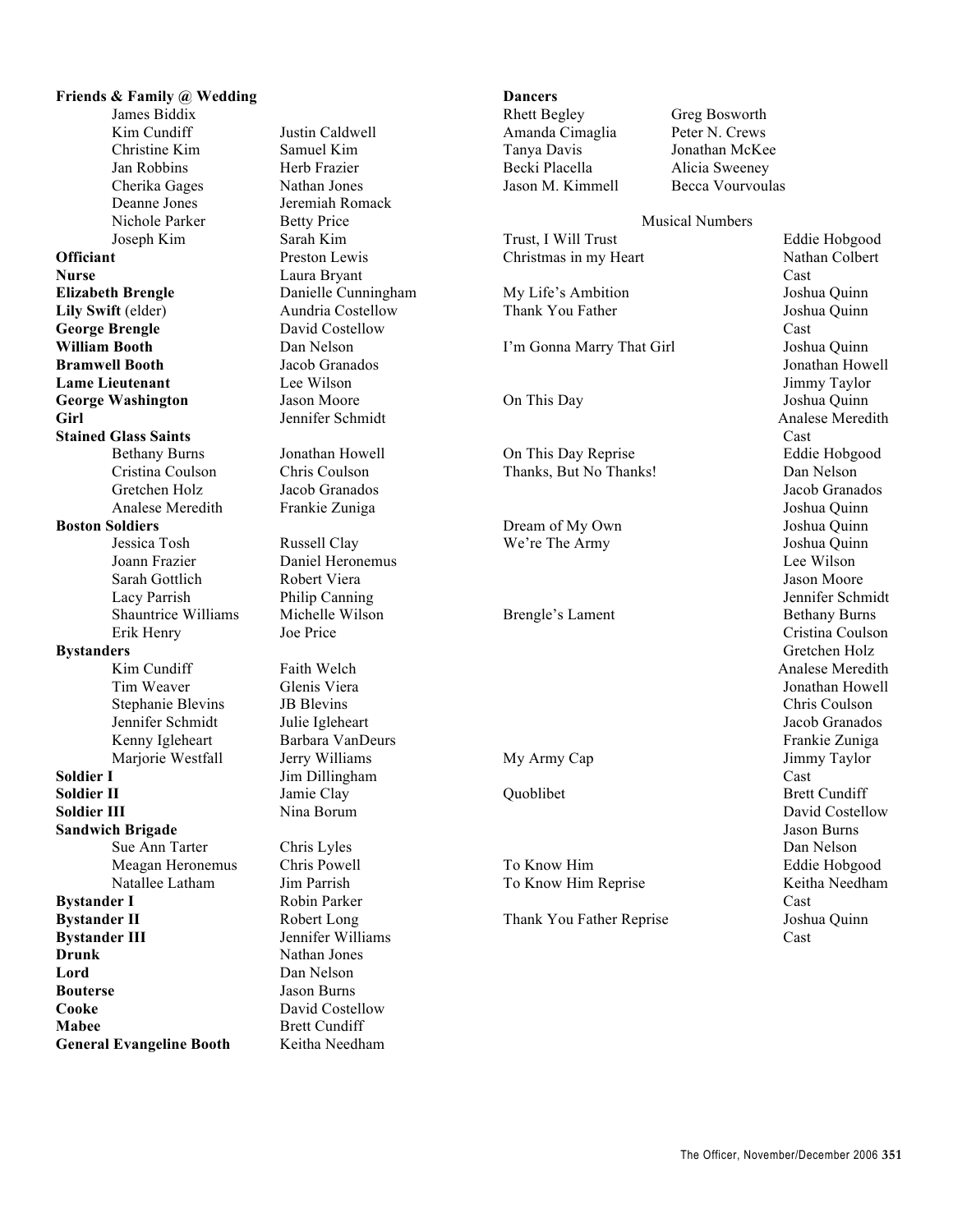**Credits** (Cast Recording) Eddie Hobgood – Executive Producer Vince Musgrave – Co-Executive Producer Bernie Dake – Producer/Mixing Engineer/Percussion Stephen Bulla – Orchestrations/Piano/Conductor Phil Bulla – Engineer/Co-Producer Jim Curtis – Assistant Engineer Nick Martin – Head Intern/Assistant Engineer Frank Russo - Drums Max Murray - Bass Kent Ashcraft – Guitars Heather Zenobia – Flute Mark – English Horn/Oboe Vicki Gotcher – Clarinet Lauren Miner – Clarinet Shane Iler – French Horn Charles Paul – French Horn Graham Breedlove – Lead Trumpet Jamie Hood - Trumpet Randi Bulla - Trumpet Milton Aldana – Trombone Ken Ebo – Trombone Jim McFalls – Trombone Caroline Gregg – Harp Andrae Alexander – Hammond B-3 Violins – Peter Wilson, Kim Miller, Regino Madrid, Erika Sato, Chris Franke, Sheng Wang, Chaerim Kim Violas – Chris Sheih, Tam Tran, I-Hsuan Huang Cellos – Marcio Botelho, Charlie Powers

Recorded @ Omega Studios, Rockville, Maryland Mixed @ The Salvation Army's Editing Suite, Atlanta, Georgia Manufactured and printed by Disc Makers, Pennsauken, NJ, USA

Production Credits (Musical) Executive Producers Max Feener Charles White Producers Corporate Magic Meg Lohr Claire Humphrey Director/Composer Eddie Hobgood Assistant Director Vince Musgrave Director of Music Sally Broughton Orchestrations Stephen Bulla Choreographer Vince Musgrave Trax Bernie Dake Creative Director Stephen Dahlem Costumes Roxanne Feinhaur Pamela McKee Katy Hall Brengle uniforms Trade Department Kumar Gujarathi Props Corporate Magic Tim Carter Donna Carter Barry Corbitt Scenic Design Corporate Magic Backstage Managers Susie Erickson Pam Morris Microphone Assistant David Erickson Script Edits Carol Jaudes Virginia Satcher Margaret Kennell Research Scott Bedio Kathy Bearcroft Michael Nagy

Susan Mitchem